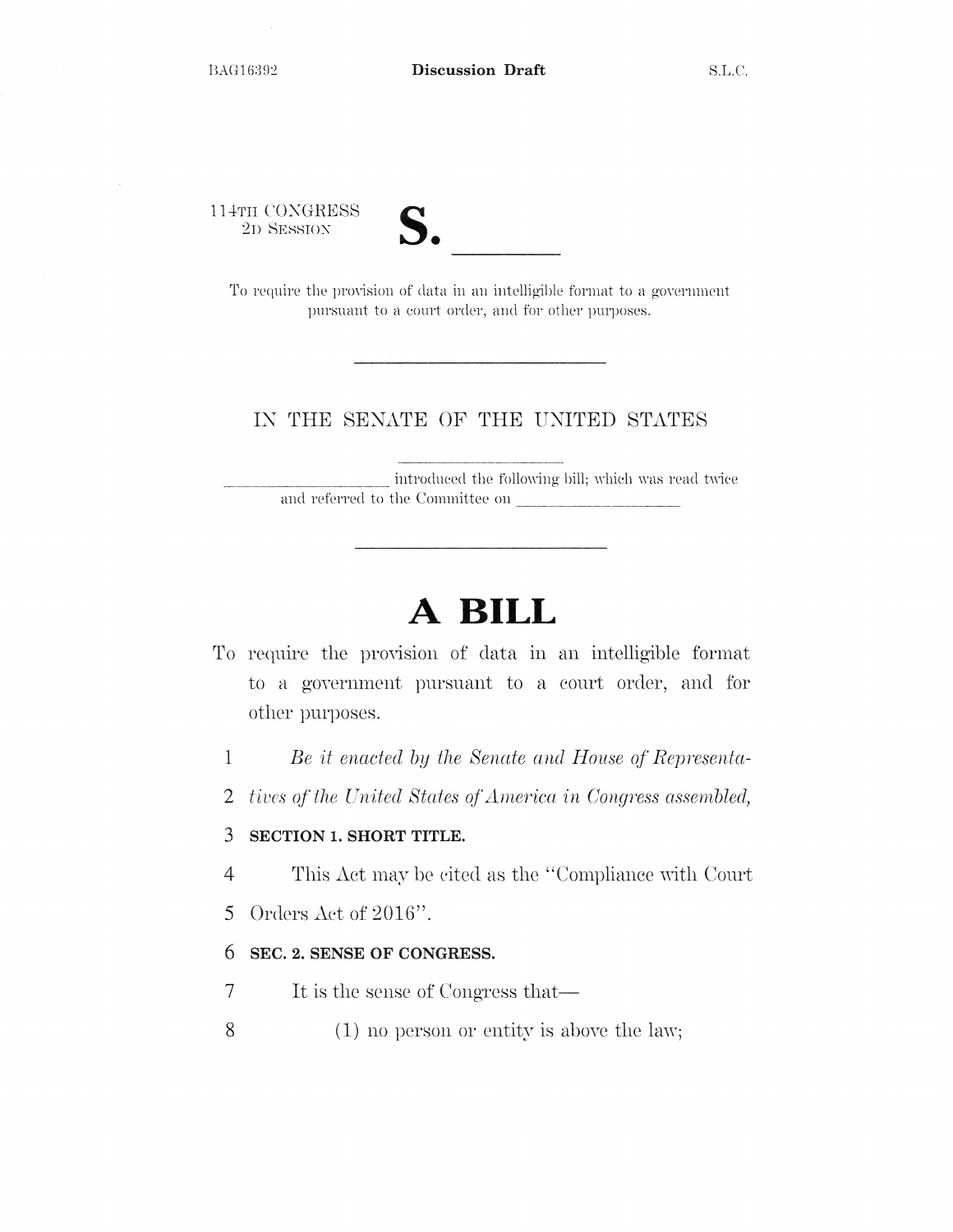Discussion Draft S.L.C.

2

1 (2) economic growth, prosperity, security, sta-2 bility, and liberty require adherence to the rule of 3 law;

4 (3) the Constitution and laws of the United 5 States provide for the safety, security, and civil lib-6 erties of all United States persons and the protec-7 tions and obligations of these laws apply to all per-8 sons within United States jurisdiction;

9 ( 4) all providers of communications services and 10 products (including software) should protect the pri-11 vacy of United States persons through implementa-12 tion of appropriate data security and still respect the 13 rule of law and comply with all legal requirements 14 and court orders;

15 ( (5) to uphold both the rule of law and protect 16 the interests and security of the United States, all 17 persons receiving an authorized judicial order for in-18 formation or data must provide, in a timely manner, 19 responsive, intelligible information or data, or appro-20 priate technical assistance to obtain such informa-21 tion or data; and

22 (6) covered entities must provide responsive, in-23 telligible information or data, or appropriate tech-24 25 nical assistance to a government pursuant a court order.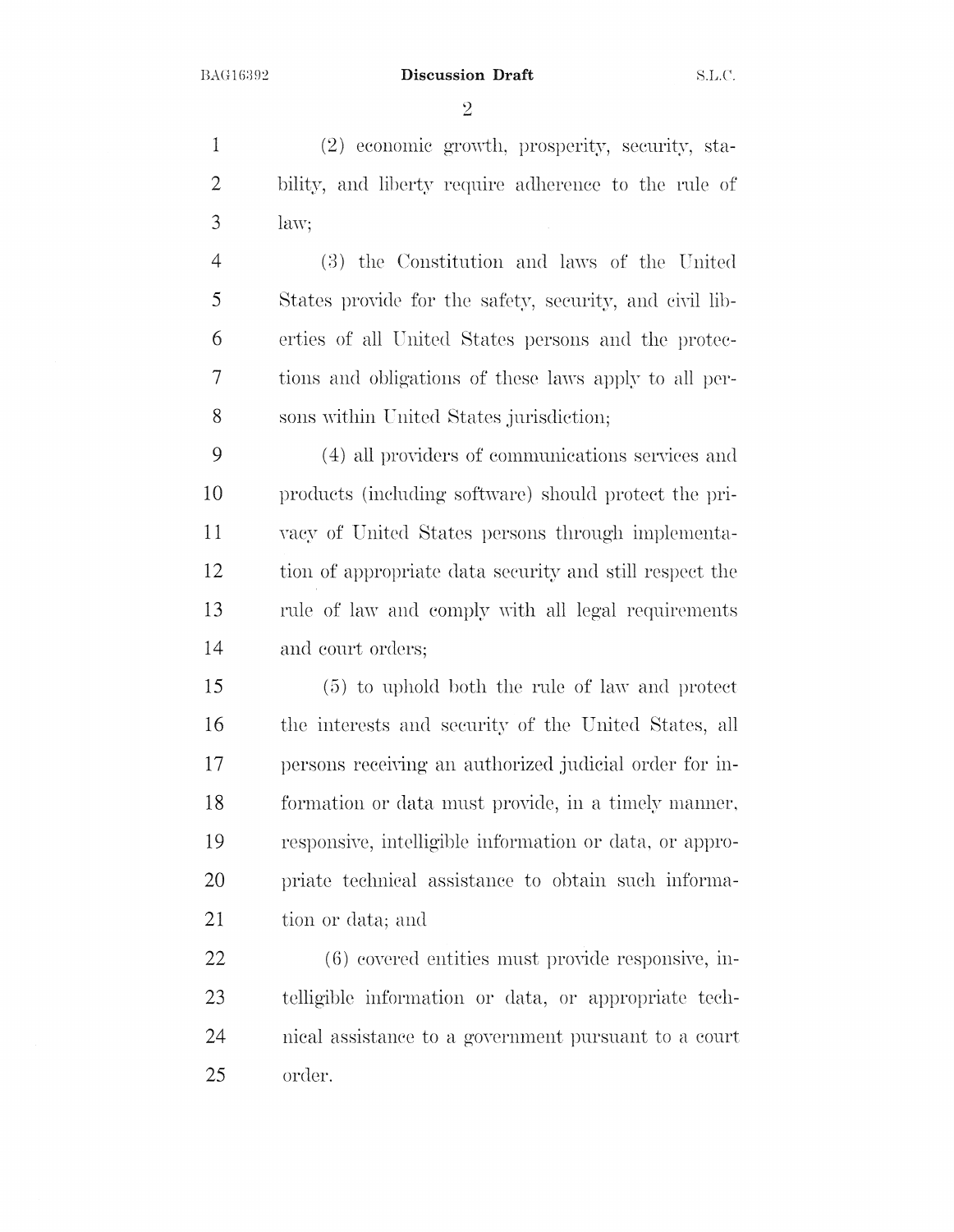$\sim$ 

|                | 3                                                                         |
|----------------|---------------------------------------------------------------------------|
| 1              | SEC. 3. REQUIREMENT FOR PROVIDING DATA IN AN INTEL-                       |
| $\overline{2}$ | FORMAT UPON RECEIPT<br><b>LIGIBLE</b><br>OF<br>A                          |
| 3              | COURT ORDER.                                                              |
| $\overline{4}$ | (a) REQUIREMENT.—                                                         |
| 5              | (1) IN GENERAL.—Notwithstanding any other                                 |
| 6              | provision of law and except as provided in paragraph                      |
| 7              | (2), a covered entity that receives a court order from                    |
| 8              | a government for information or data shall—                               |
| 9              | $(A)$ provide such information or data to                                 |
| 10             | such government in an intelligible format; or                             |
| 11             | (B) provide such technical assistance as is                               |
| 12             | necessary to obtain such information or data in                           |
| 13             | an intelligible format or to achieve the purpose                          |
| 14             | of the court order.                                                       |
| 15             | $(2)$ SCOPE OF REQUIREMENT.—A covered enti-                               |
| 16             | ty that receives a court order referred to in para-                       |
| 17             | graph $(1)(\Lambda)$ shall be responsible only for providing              |
| 18             | data in an intelligible format if such data has been                      |
| 19             | made unintelligible by a feature, product, or service                     |
| 20             | owned, controlled, created, or provided, by the cov-                      |
| 21             | ered entity or by a third party on behalf of the cov-                     |
| 22             | ered entity.                                                              |
| 23             | (3)<br>COMPENSATION FOR TECHNICAL ASSIST-                                 |
| 24             | $\triangle$ ANCE.— $\triangle$ covered entity that receives a court order |
| 25             | from a government as described in paragraph (1)                           |

26 and furnishes technical assistance under subpara-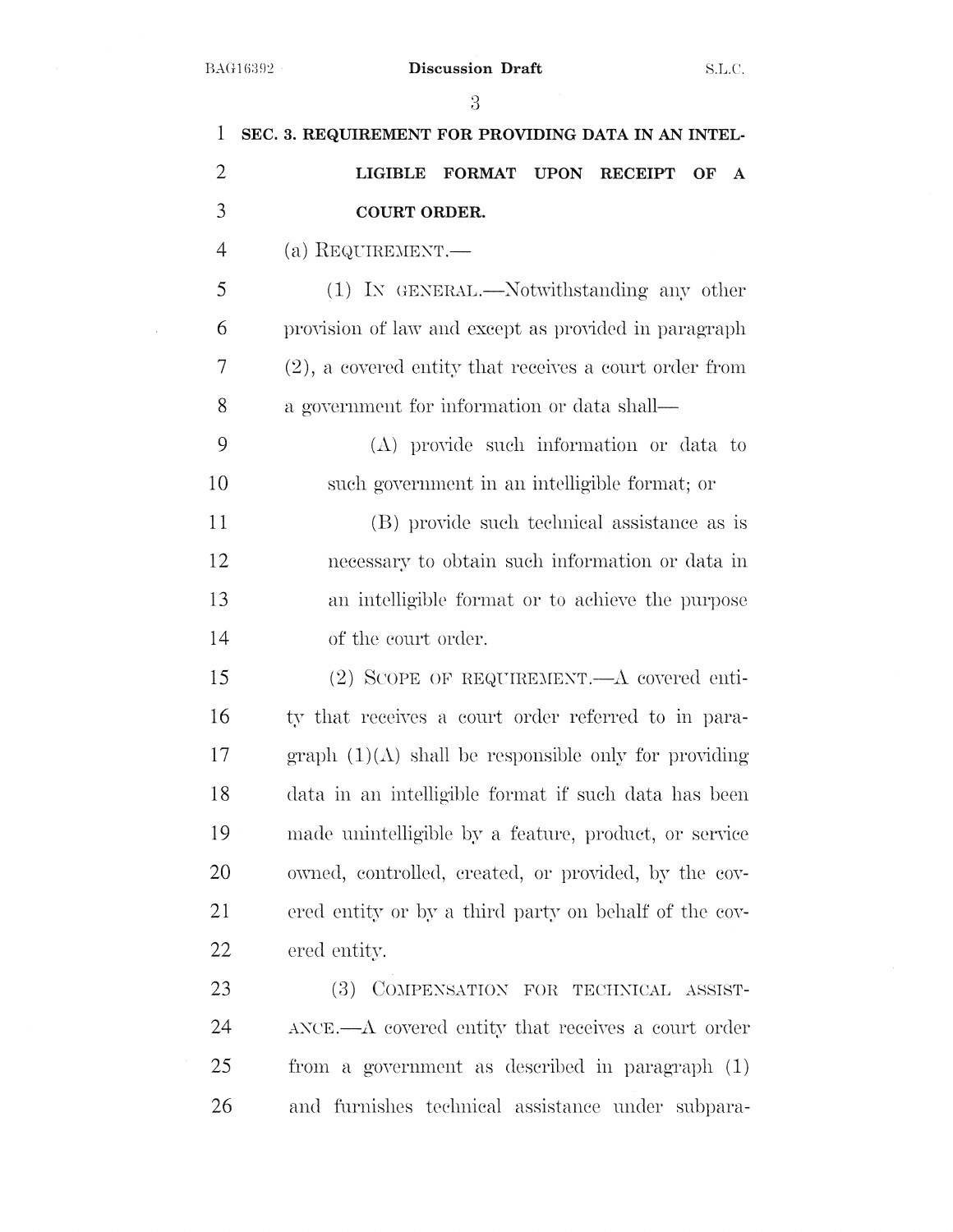4

1 graph (B) of such paragraph pursuant to such order 2 shall be compensated for such costs as are reason-3 ably necessary and which have been directly incurred 4 in providing such technical assistance or such data 5 in an intelligible format.

6 (b) DESIGN LIMITATIONS.—Nothing in this Act may 7 be construed to anthorize any government officer to re-8 quire or prohibit any specific design or operating system 9 to be adopted by any covered entity.

10 (c) LICENSE DISTRIBUTORS.—A provider of remote 11 computing service or electronic communication service to 12 the public that distributes licenses for products, services, 13 applications, or software of or by a covered entity shall 14 ensure that any such products, services, applications, or 15 software distributed by such person be capable of com-16 plying with subsection (a).

### 17 SEC. 4. DEFINITIONS.

18 In this Act:

19 20 (1) COMMUNICATION IDENTIFYING INFORMA-TION.—The term "communication identifying infor-21 mation" means dialing, routing, addressing, sig-22 naling, switching, processing, transmitting, or other 23 information that—

24 (A) does uot constitute the contents of a 25 communication: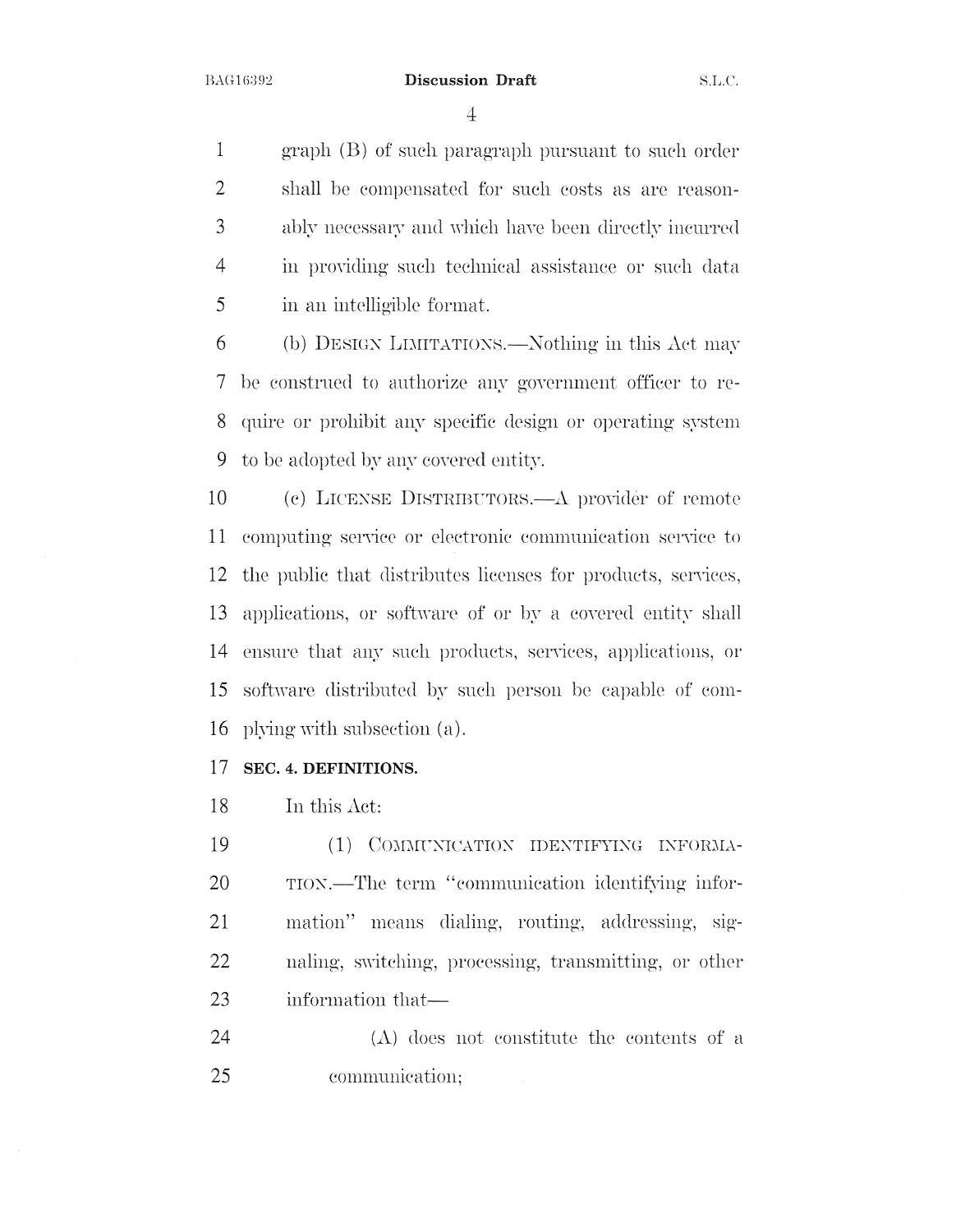BAG16392

Discussion Draft S.L.C.

 $\sim$ 

 $\mathcal{L}^{\mathcal{L}}$ 

5

| $\mathbf{1}$   | (B) identifies or assists in the identifica-      |
|----------------|---------------------------------------------------|
| $\overline{2}$ | tion of the origin, direction, destination, date, |
| 3              | time, duration, termination, or status of each    |
| $\overline{4}$ | communication generated, received, or<br>con-     |
| 5              | trolled by a user; and                            |
| 6              | (C) includes the following information or         |
| 7              | the equivalent function thereof:                  |
| 8              | (i) Public and local source and des-              |
| 9              | tination addressing, including—                   |
| 10             | (I) the local network and public                  |
| 11             | Internet Protocol addresses or<br>any             |
| 12             | similar or successor protocol; and                |
| 13             | (II) addressing information that                  |
| 14             | may be dynamically or privately as-               |
| 15             | signed, including port numbers or any             |
| 16             | successor addressing method.                      |
| 17             | (ii) Addresses or other information               |
| 18             | that uniquely identifies the equipment, fa-       |
| 19             | cility, or service used to access a provider      |
| 20             | or network by each party to the commu-            |
| 21             | nication.                                         |
| 22             | (iii) Service addresses and identifiers           |
| 23             | generated or received by each party to the        |
| 24             | communication.                                    |

 $\mathcal{L}^{\text{max}}_{\text{max}}$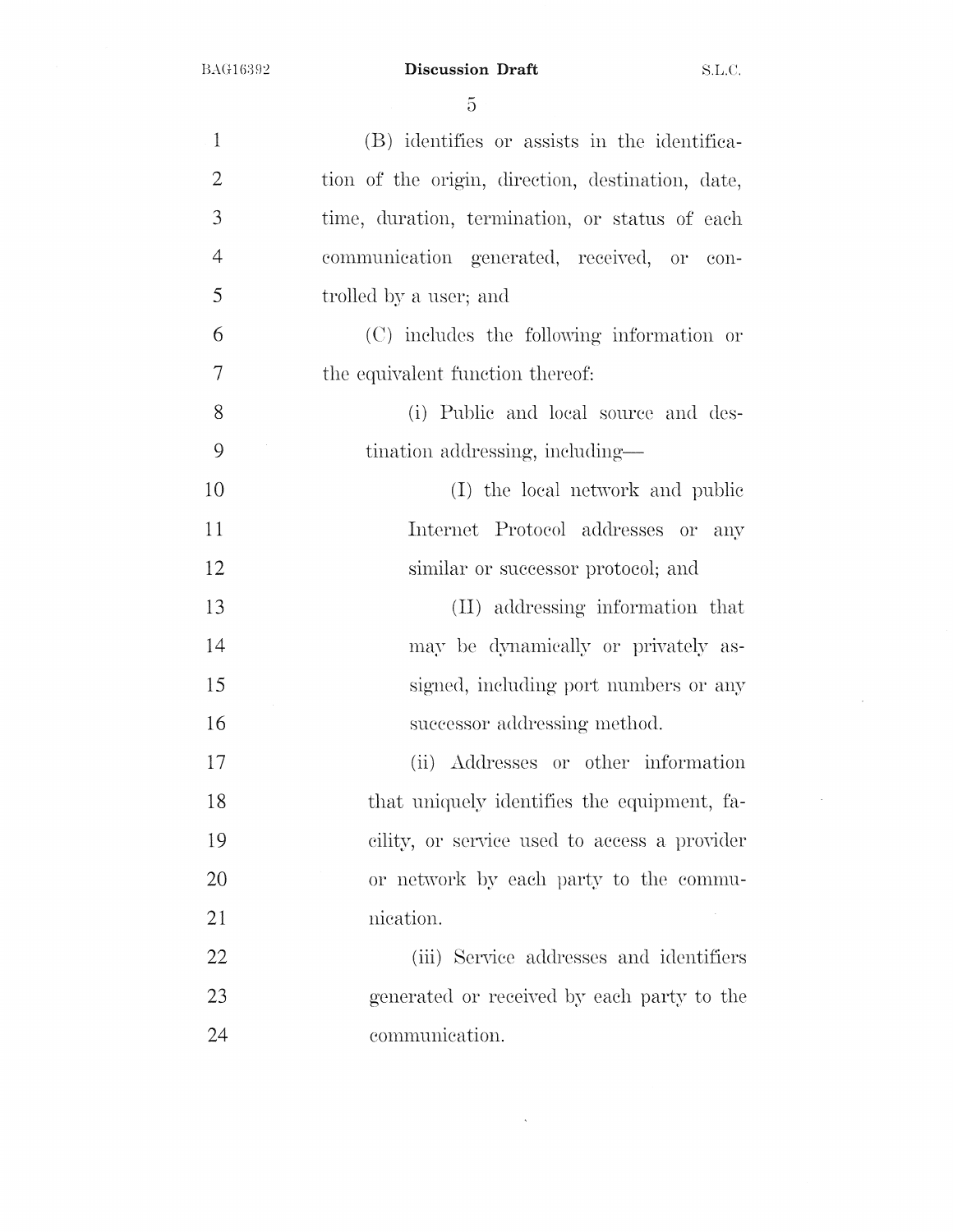$\hat{\mathcal{A}}$ 

 $\mathcal{L}_{\mathcal{A}}$ 

## BAG16392 **Discussion Draft** S.L.C.

6

| $\mathbf{1}$   | (iv) Information identifying quantity                 |
|----------------|-------------------------------------------------------|
| $\overline{2}$ | or quality of the communication, including            |
| 3              | packet size, quality of service information,          |
| $\overline{4}$ | or other information from which the size or           |
| 5              | priority of the communication can be                  |
| 6              | ascertained.                                          |
| 7              | (v) Specification of the time zone as                 |
| $8\,$          | an offset from Coordinated Universal Time             |
| 9              | (UTC).                                                |
| 10             | (2) COMMUNICATIONS.—The term "communica-              |
| 11             | tions" has the same meaning as the terms "wire        |
| 12             | communication", "oral communication", and "elec-      |
| 13             | tronic communication" in section 2510 of title 18,    |
| 14             | United States Code.                                   |
| 15             | (3) COURT ORDER.—The term "court order"               |
| 16             | means any order or warrant issued by a court of       |
| 17             | competent jurisdiction.                               |
| 18             | (4) COVERED ENTITY.—The term "covered en-             |
| 19             | tity" means a device manufacturer, a software man-    |
| 20             | ufacturer, an electronic communication service, a re- |
| 21             | mote computing service, a provider of wire or elec-   |
| 22             | tronic communication service, a provider of a remote  |
| 23             | computing service, or any person who provides a       |
| 24             | product or method to facilitate a communication or    |
| 25             | the processing or storage of data.                    |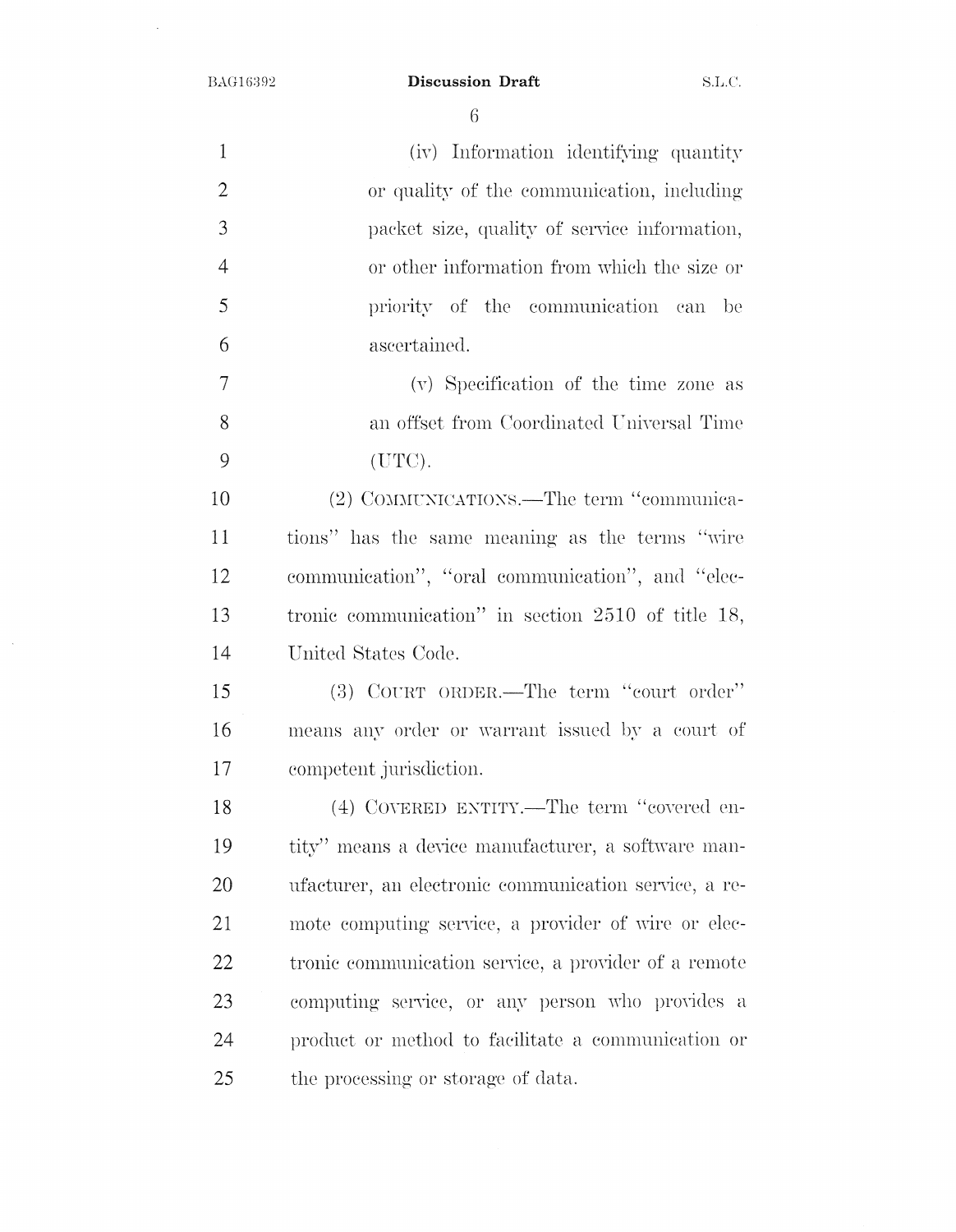BAG16392

 $\mathcal{A}^{\mathcal{A}}$ 

**Discussion Draft** S.L.C.

 $\mathcal{A}^{\mathcal{A}}$ 

7

| $\mathbf{1}$   | $(5)$ DATA.—The term "data" includes—                 |
|----------------|-------------------------------------------------------|
| 2              | $(\Lambda)$ communications and any information        |
| 3              | concerning the identity of the parties to such        |
| $\overline{4}$ | communications or the existence, substance,           |
| 5              | purport, or meaning of such communications;           |
| 6              | (B) information stored remotely or on a               |
| $\tau$         | device provided, designed, licensed, or manufac-      |
| 8              | tured by a covered entity;                            |
| 9              | (C) communication identifying information;            |
| 10             | and                                                   |
| 11             | (D) information identifying a specific de-            |
| 12             | vice.                                                 |
| 13             | (6) ELECTRONIC COMMUNICATION SERVICE.                 |
| 14             | The term "electronic communication service" has       |
| 15             | the meaning given such term in section 2510 of title  |
| 16             | 18, United States Code.                               |
| 17             | (7) FEATURE.—The term "feature" means a               |
| 18             | property or function of a device or software applica- |
| 19             | tion.                                                 |
| 20             | GOVERNMENT.—The term "government"<br>(8)              |
| 21             | means the Government of the United States and the     |
| 22             | government of the District of Columbia, or any com-   |
| 23             | monwealth, territory, or possession of the United     |
| 24             | States, of an Indian tribe, or of any State or polit- |
| 25             | ical subdivision thereof.                             |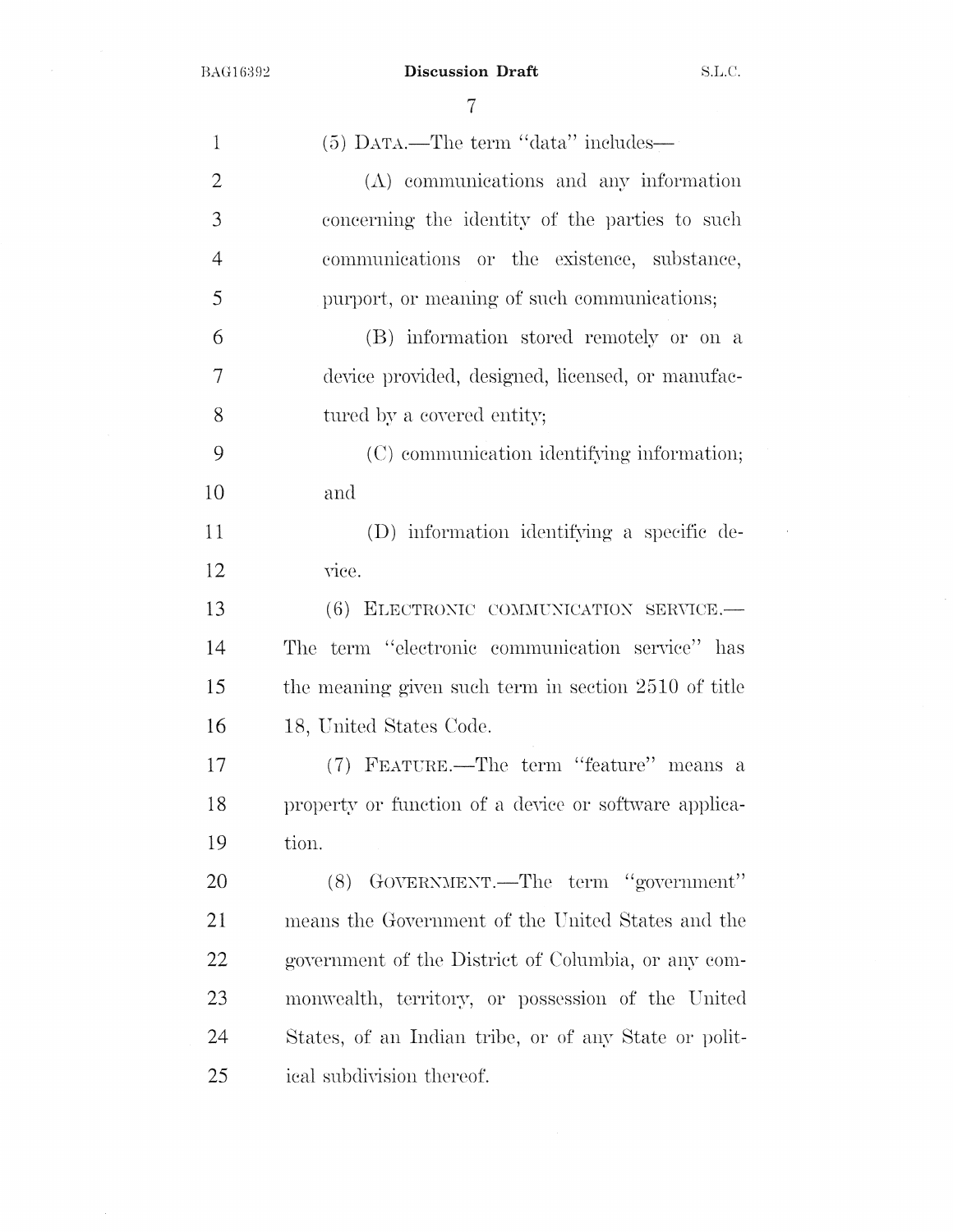$\sim 10^{-1}$ 

BAG16392 **Discussion Draft** S.L.C.

8

| 1              | $(9)$ INDIAN TRIBE.—The term "Indian tribe"           |
|----------------|-------------------------------------------------------|
| $\overline{2}$ | has the meaning given such term in section 4 of the   |
| 3              | Indian Self-Determination and Education Assistance    |
| $\overline{4}$ | Act $(25 \text{ U.S.C. } 450 \text{b}).$              |
| 5              | (10) INTELLIGIBLE.—The term "intelligible",           |
| 6              | with respect to information or data, means—           |
| 7              | $(A)$ the information or data has never been          |
| 8              | encrypted, enciphered, encoded, modulated, or         |
| 9              | obfuscated; or                                        |
| 10             | (B) the information or data has been                  |
| 11             | encrypted, enciphered, encoded, modulated, or         |
| 12             | obfuscated and then decrypted, deciphered, de-        |
| 13             | coded, demodulated, or deobfuscated to its            |
| 14             | original form.                                        |
| 15             | (11) REMOTE COMPUTING SERVICE.—The term               |
| 16             | "remote computing service" has the meaning given      |
| 17             | such term in section 2711 of title 18, United States  |
| 18             | Code.                                                 |
| 19             | (12)<br>TECHNICAL ASSISTANCE.—The<br>term             |
| 20             | "technical assistance", with respect to a covered en- |
| 21             | tity that receives a court order pursuant to a provi- |
| 22             | sion of law for information or data described in sec- |
| 23             | tion $3(a)(1)$ , includes—                            |
| 24             | $(A)$ isolating such information or data;             |